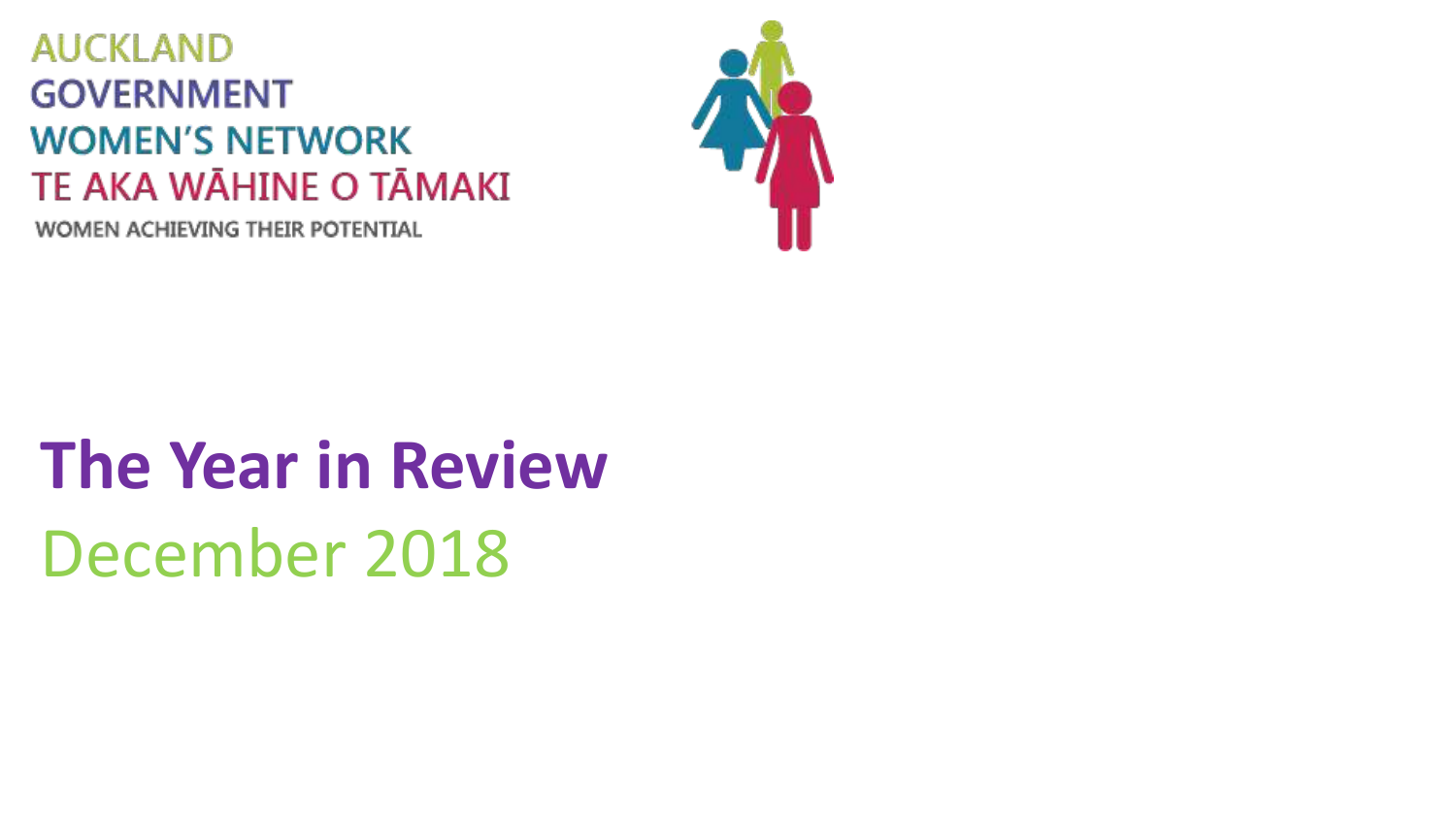# **A vision for the**

#### **Auckland Government Women's Network**

2015 Work starts on GWN & AGWN

2016 2017 AGWN launched Events held in Central and South Auckland AGWN working group refreshed

- First Auckland summit
- *2018 Full year of events Understanding of community maturing Communications strategy developed Resources created eg DIY mentoring*

*2020 Partnerships with other Auckland-based initiatives Agency networks supported and growing in Auckland Sector or special interest groups established Streams supporting young leaders and STEM AGWN membership diverse and inclusive* 

*2025 AGWN membership at 25% of women in public service Full programme of accessible, virtual events* 

**AUCKLAND GOVERNMENT WOMEN'S NETWORK** TF AKA WĀHINF O TĀMAKĪ WOMEN ACHIEVING THEIR POTENTIAL



### **50,000**

*women in public service roles in Auckland*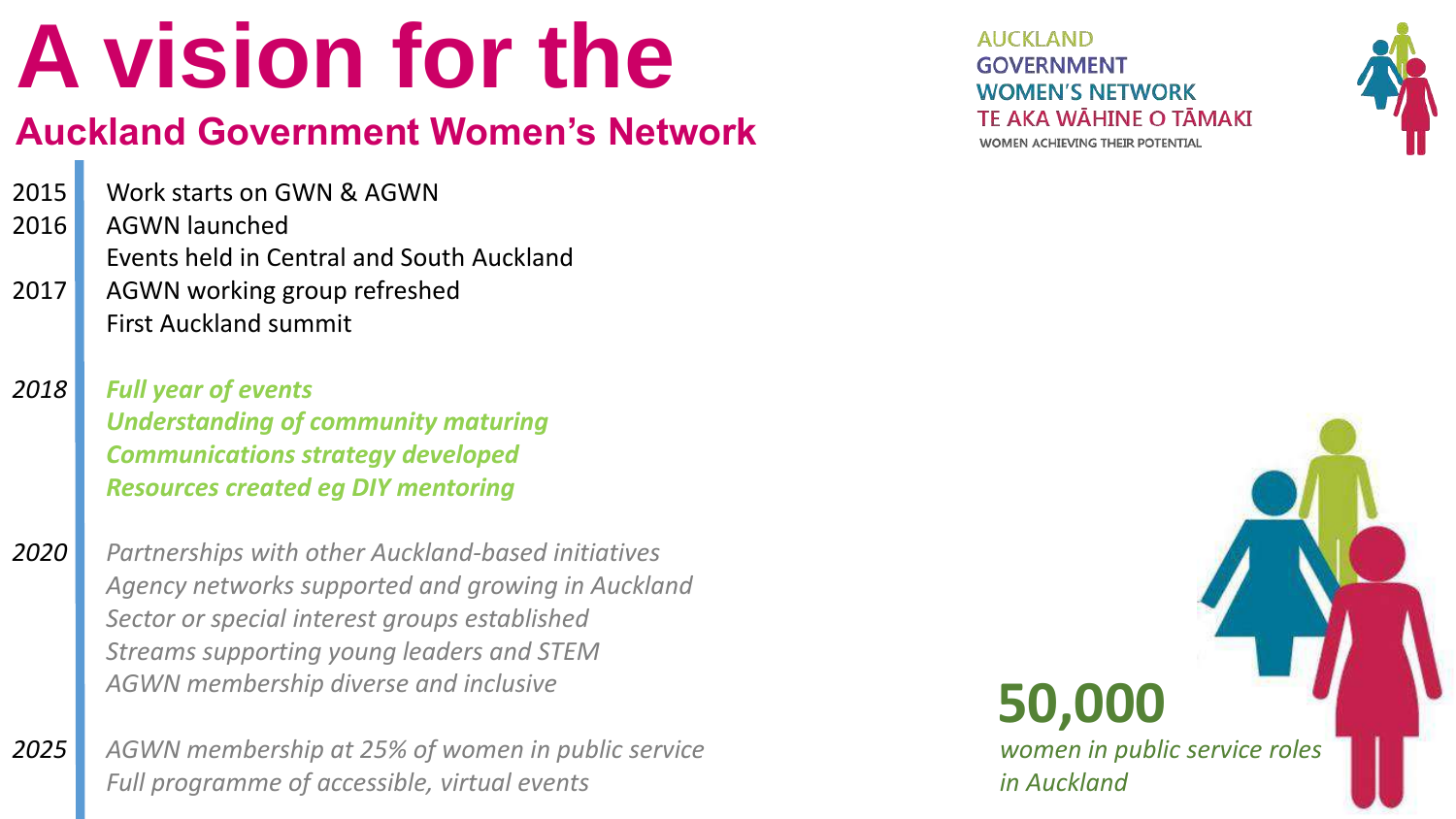### **GWN in numbers**

**Number of agencies** represented on the GWN mailing lists

**GWN mailing list – 61 agencies**

#### **AGWN mailing list – 41 agencies**

**SGWN mailing list – 30 agencies**

**AUCKLAND GOVERNMENT WOMEN'S NETWORK** TF AKA WĀHINF O TĀMAKĪ WOMEN ACHIEVING THEIR POTENTIAL



#### **Number of people receiving GWN communications directly**



*Data as at 31 October 2018*



of AGWN members come from Auckland Council, Auckland Transport or Auckland Tourism and Economic Development (ATEED) or Auckland Tourism and Economic Development (ATEED)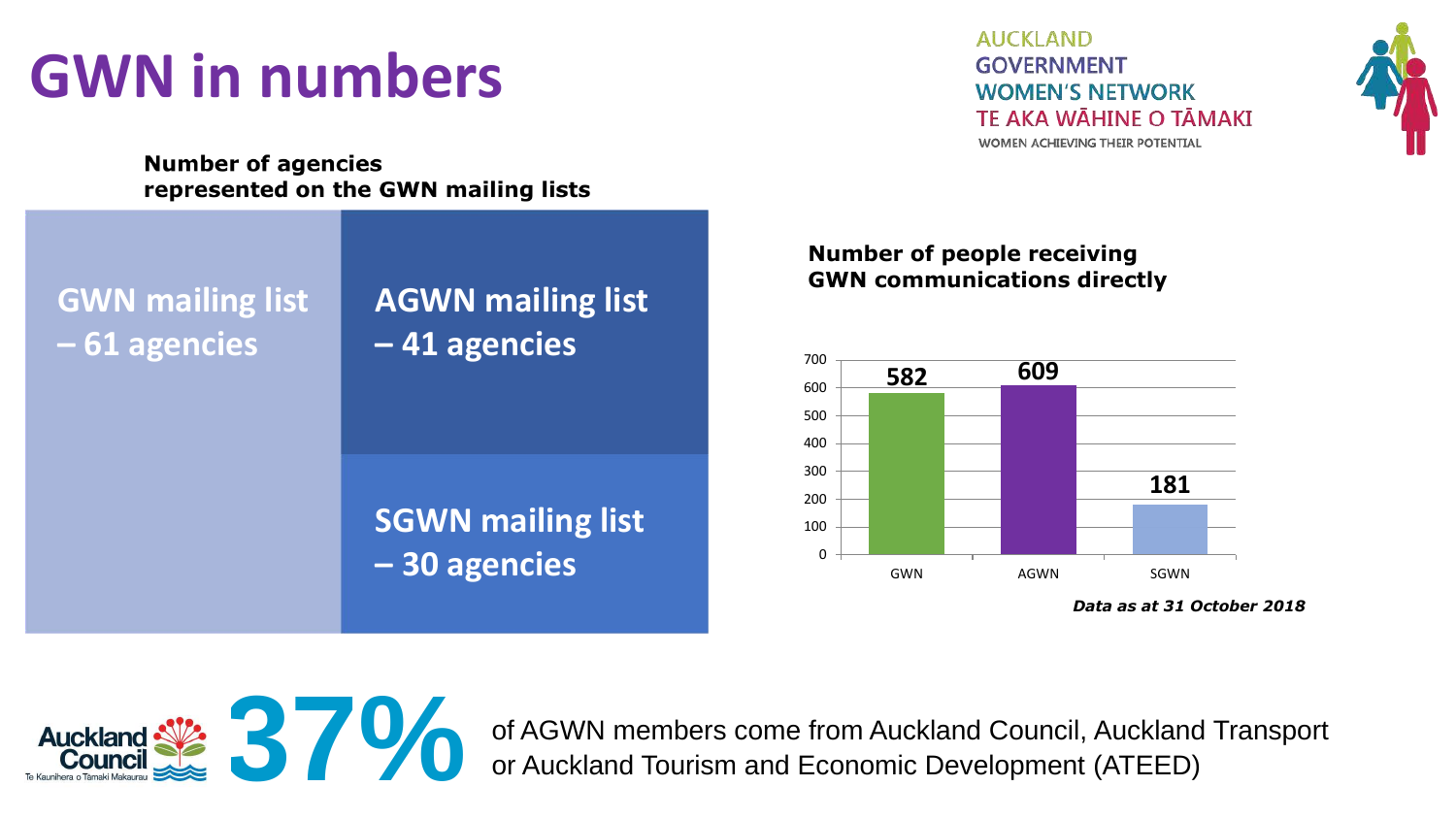### **AGWN events in 2018**

**AUCKLAND GOVERNMENT WOMEN'S NETWORK** TE AKA WĀHINE O TĀMAKI WOMEN ACHIEVING THEIR POTENTIAL

"Behind every great woman...





*Dr Michelle Dickinson - Nanogirl*



#### **Mentoring circles**





*Vanisa Dhiru National Council for Women* 

NATIONAL LIBRARY

Te Puna Mātauranga o Aotearoa



**SUFFRAGE** 

Whakatū<br>Wāhine

BUY ONE. GIVE ONE."

*2452 packed lunches*



OF NEW ZEALAND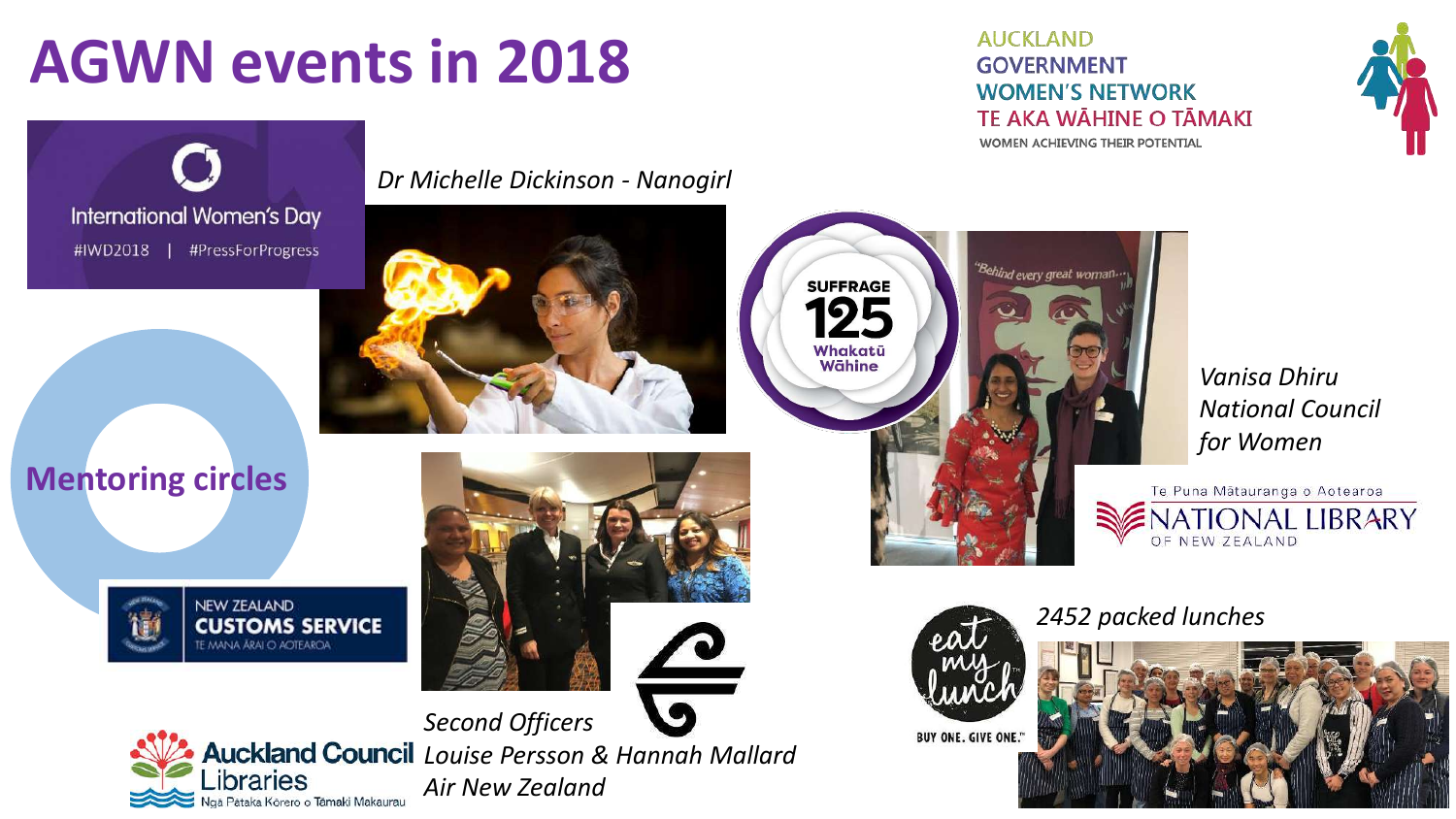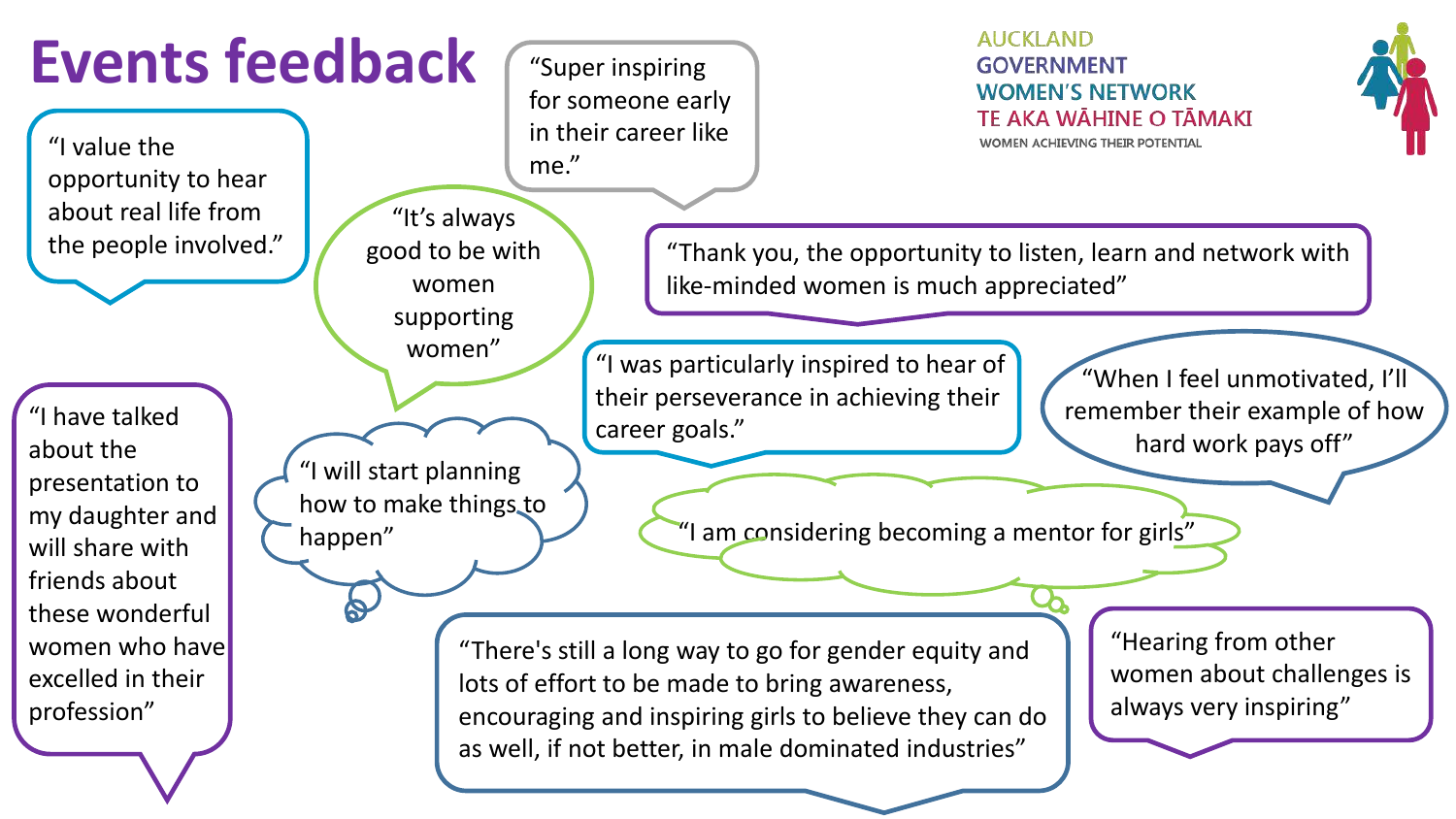

**AUCKLAND GOVERNMENT WOMEN'S NETWORK TE AKA WÄHINE O TÄMAKI** WOMEN ACHIEVING THEIR POTENTIAL



### **Quick reference guides to...**

- 
- Being politically savvy Getting meaningful feedback
- Leadership development
- Mentors and mentoring Networking
- 
- Thriving at work
- Women's networks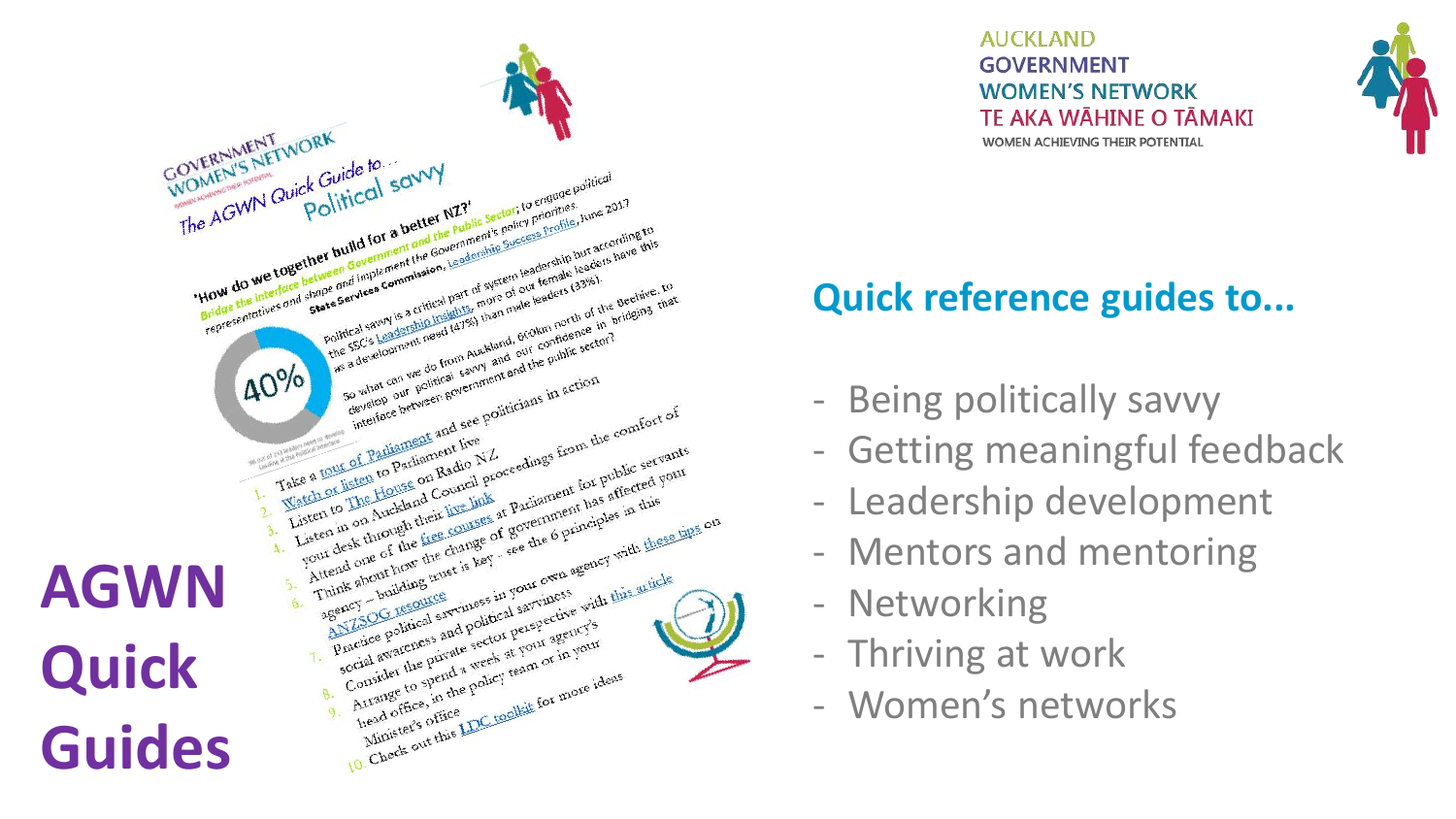# **AGWN collaborations and connections WOMEN IN<br>PUBLIC SECTOR**



Women in National Security Mentoring Programme Auckland

**SUMMIT** 





#### **WINGS**

Women Inspiring the Next Generation

**Women's Infrastructure Network NZ**

New Zealand

**Infrastructure** 

16





**AUCKLAND** 

**GOVERNMENT** 

**WOMEN'S NETWORK** 

WOMEN ACHIEVING THEIR POTENTIAL

**TF AKA WÄHINF O TĀMAKĪ** 





PSA Women's Network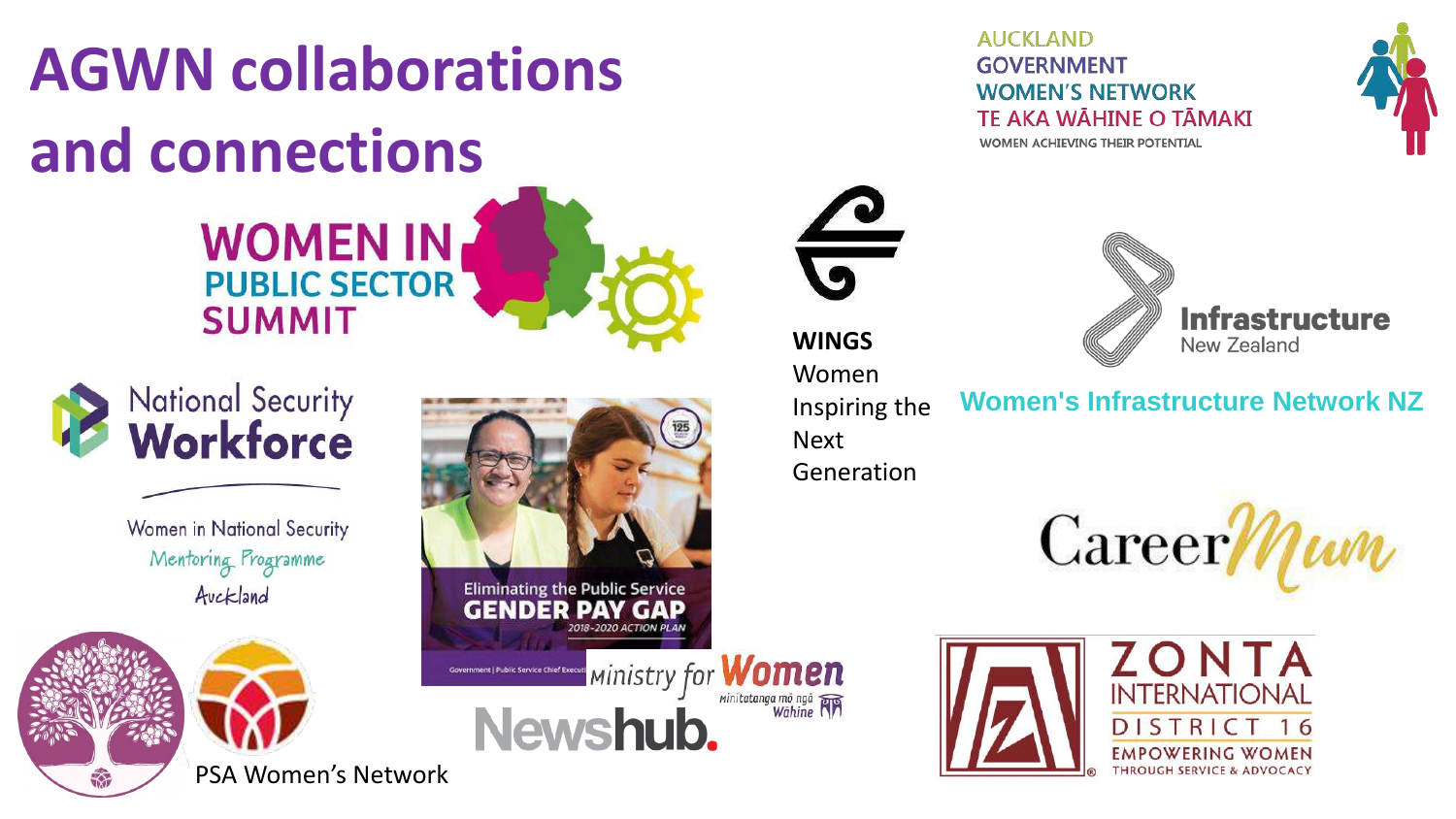## **Working on the network in 2018**



#### **AUCKLAND GOVERNMENT WOMEN'S NETWORK** TE AKA WĀHINE O TĀMAKI WOMEN ACHIEVING THEIR POTENTIAL